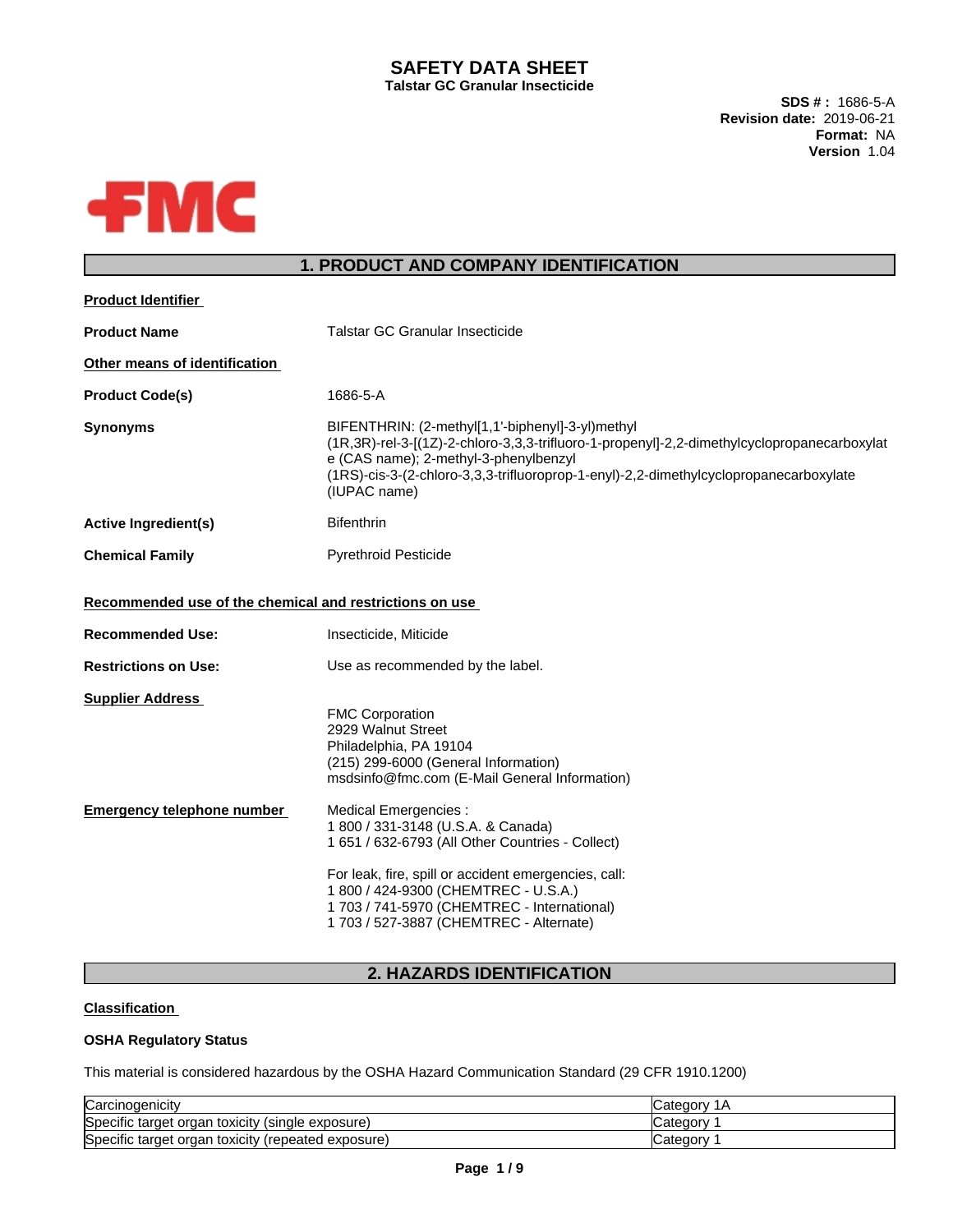#### **GHS Label elements, including precautionary statements**

#### **EMERGENCY OVERVIEW**

#### **Danger**

#### **Hazard Statements**

H350 - May cause cancer

H370 - Causes damage to organs

H372 - Causes damage to organs through prolonged or repeated exposure



## **Precautionary Statements - Prevention**

P201 - Obtain special instructions before use

- P202 Do not handle until all safety precautions have been read and understood
- P281 Use personal protective equipment as required
- P260 Do not breathe dust/fume/gas/mist/vapors/spray
- P264 Wash face, hands and any exposed skin thoroughly after handling
- P270 Do not eat, drink or smoke when using this product

#### **Precautionary Statements - Response**

P308 + P311 - If exposed or concerned: Call a POISON CENTER or doctor

#### **Precautionary Statements - Storage**

P405 - Store locked up

#### **Precautionary Statements - Disposal**

P501 - Dispose of contents/container according to label directions

#### **Hazards not otherwise classified (HNOC)**

No hazards not otherwise classified were identified.

#### **Other Information**

Very toxic to aquatic life with long lasting effects.

## **3. COMPOSITION/INFORMATION ON INGREDIENTS**

**Chemical Family Pyrethroid Pesticide.** 

| name<br>mıcal<br>я ка                                  | <b>CAS-No</b>                   | - 07<br><br>veiai.<br>70 |
|--------------------------------------------------------|---------------------------------|--------------------------|
| $\cdots$<br><br>'n /et:<br>vstalline silica.<br>quartz | -60-<br>4808-                   | >80                      |
| <b>Bifenthrin</b>                                      | 8265<br>-<br>٠۱Л.<br>די י<br>ر. | v.c                      |

Synonyms are provided in Section 1.

## **4. FIRST AID MEASURES**

**Eye Contact** Hold eyes open and rinse slowly and gently with water for 15 to 20 minutes. Remove contact lenses, if present, after the first 5 minutes, then continue rinsing eye. Call a poison control center or doctor for further treatment advice.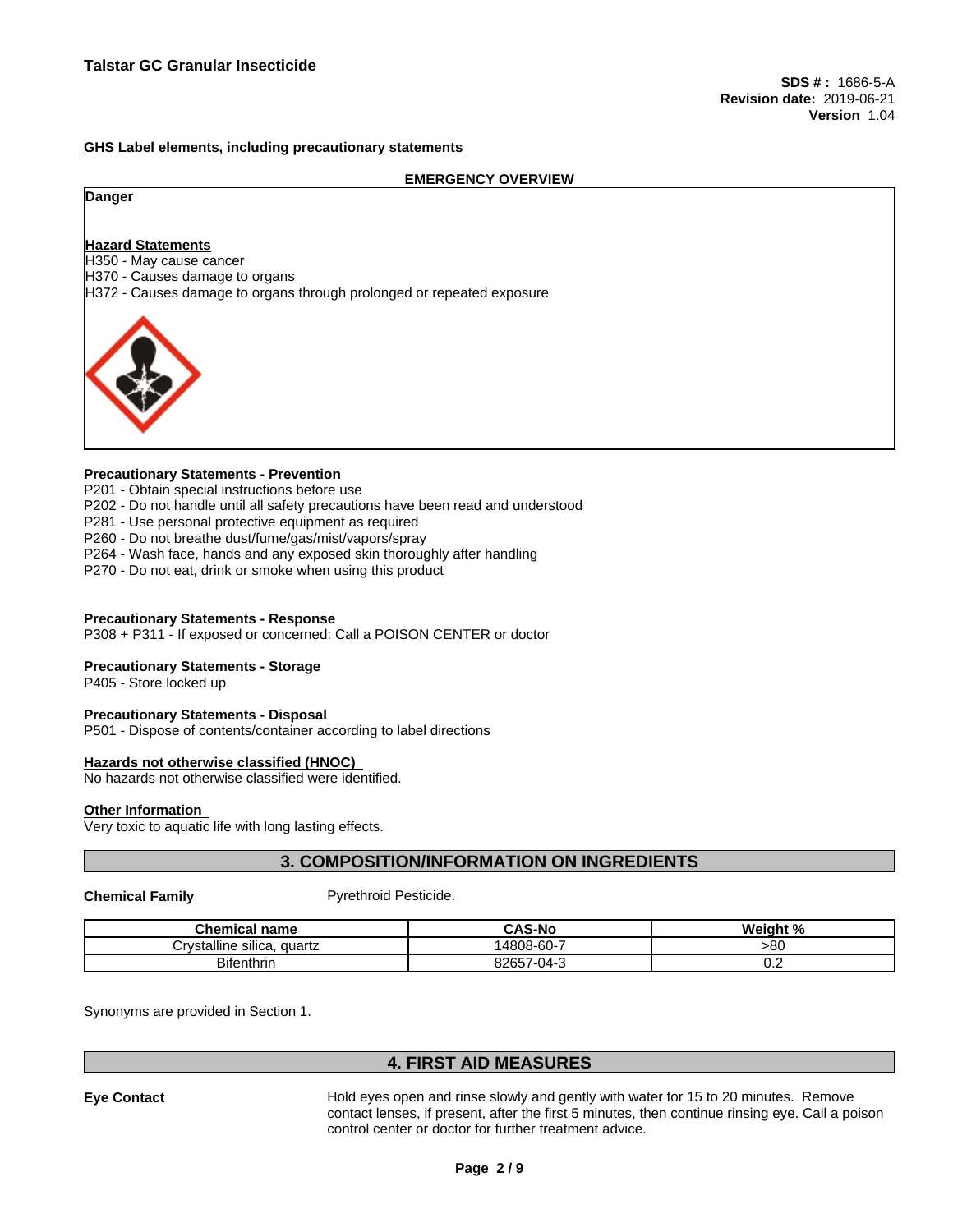|                                                                                                            | Version 1.04                                                                                                                                                                                                                                                                                                              |
|------------------------------------------------------------------------------------------------------------|---------------------------------------------------------------------------------------------------------------------------------------------------------------------------------------------------------------------------------------------------------------------------------------------------------------------------|
| <b>Skin Contact</b>                                                                                        | Take off contaminated clothing. Rinse skin immediately with plenty of water for 15-20<br>minutes. Call a poison control center or doctor for further treatment advice.                                                                                                                                                    |
| <b>Inhalation</b>                                                                                          | Move to fresh air. If person is not breathing, call 911 or an ambulance, then give artificial<br>respiration, preferably mouth-to-mouth if possible. Call a poison control center or doctor for<br>further treatment advice.                                                                                              |
| Ingestion                                                                                                  | Call a poison control center or doctor immediately for treatment advice Have person sip a<br>glass of water if able to swallow. Do not induce vomiting unless told to do so by a poison<br>control center or doctor. Do not give anything by mouth to an unconscious person.                                              |
| Most important symptoms and<br>effects, both acute and delayed                                             | Central nervous system effects.                                                                                                                                                                                                                                                                                           |
| Indication of immediate medical<br>attention and special treatment<br>needed, if necessary                 | Treat symptomatically. This product is a pyrethroid. If large amounts have been ingested,<br>milk, cream, and other digestible fats and oils may increase absorption and so should be<br>avoided.                                                                                                                         |
|                                                                                                            | <b>5. FIRE-FIGHTING MEASURES</b>                                                                                                                                                                                                                                                                                          |
| <b>Suitable Extinguishing Media</b>                                                                        | Use CO <sub>2</sub> , dry chemical, or foam.                                                                                                                                                                                                                                                                              |
| Specific Hazards Arising from the<br><b>Chemical</b>                                                       | Powdered material may form explosive dust-air mixtures                                                                                                                                                                                                                                                                    |
| <b>Explosion data</b><br><b>Sensitivity to Mechanical Impact</b><br><b>Sensitivity to Static Discharge</b> | No information available.<br>No information available.                                                                                                                                                                                                                                                                    |
| Protective equipment and<br>precautions for firefighters                                                   | As in any fire, wear self-contained breathing apparatus and full protective gear. Isolate fire<br>area. Evaluate upwind.                                                                                                                                                                                                  |
|                                                                                                            | <b>6. ACCIDENTAL RELEASE MEASURES</b>                                                                                                                                                                                                                                                                                     |
| <b>Personal Precautions</b>                                                                                | Isolate and post spill area. Remove all sources of ignition. Ventilate the area. Wear suitable<br>protective clothing, gloves and eye/face protection. For personal protection see section 8.                                                                                                                             |
| Other                                                                                                      | For further clean-up instructions, call FMC Emergency Hotline number listed in Section 1<br>"Product and Company Identification" above.                                                                                                                                                                                   |
| <b>Environmental Precautions</b>                                                                           | Keep people and animals away from and upwind of spill/leak. Keep material out of<br>lakes, streams, ponds, and sewer drains. Keep out of waterways.                                                                                                                                                                       |
| <b>Methods for Containment</b>                                                                             | Use a wet sweeping compound or water to prevent dust formation.                                                                                                                                                                                                                                                           |
| Methods for cleaning up                                                                                    | Sweep up and shovel into suitable containers for disposal. Clean and neutralize spill area,<br>tools and equipment by washing with water and soap. Absorb rinsate and add to the<br>collected waste. Waste must be classified and labeled prior to recycling or disposal.<br>Dispose of waste as indicated in Section 13. |
|                                                                                                            | 7. HANDLING AND STORAGE                                                                                                                                                                                                                                                                                                   |
| <b>Handling</b>                                                                                            | Do not contaminate other pesticides, fertilizers, water, food, or feed by storage or disposal.                                                                                                                                                                                                                            |
| <b>Storage</b>                                                                                             | Keep in a dry, cool and well-ventilated place. Keep away from open flames, hot surfaces<br>and sources of ignition. Keep out of reach of children and animals. Store in original<br>container.                                                                                                                            |
| Incompatible products                                                                                      | None known                                                                                                                                                                                                                                                                                                                |
|                                                                                                            |                                                                                                                                                                                                                                                                                                                           |

# **8. EXPOSURE CONTROLS/PERSONAL PROTECTION**

**Control parameters**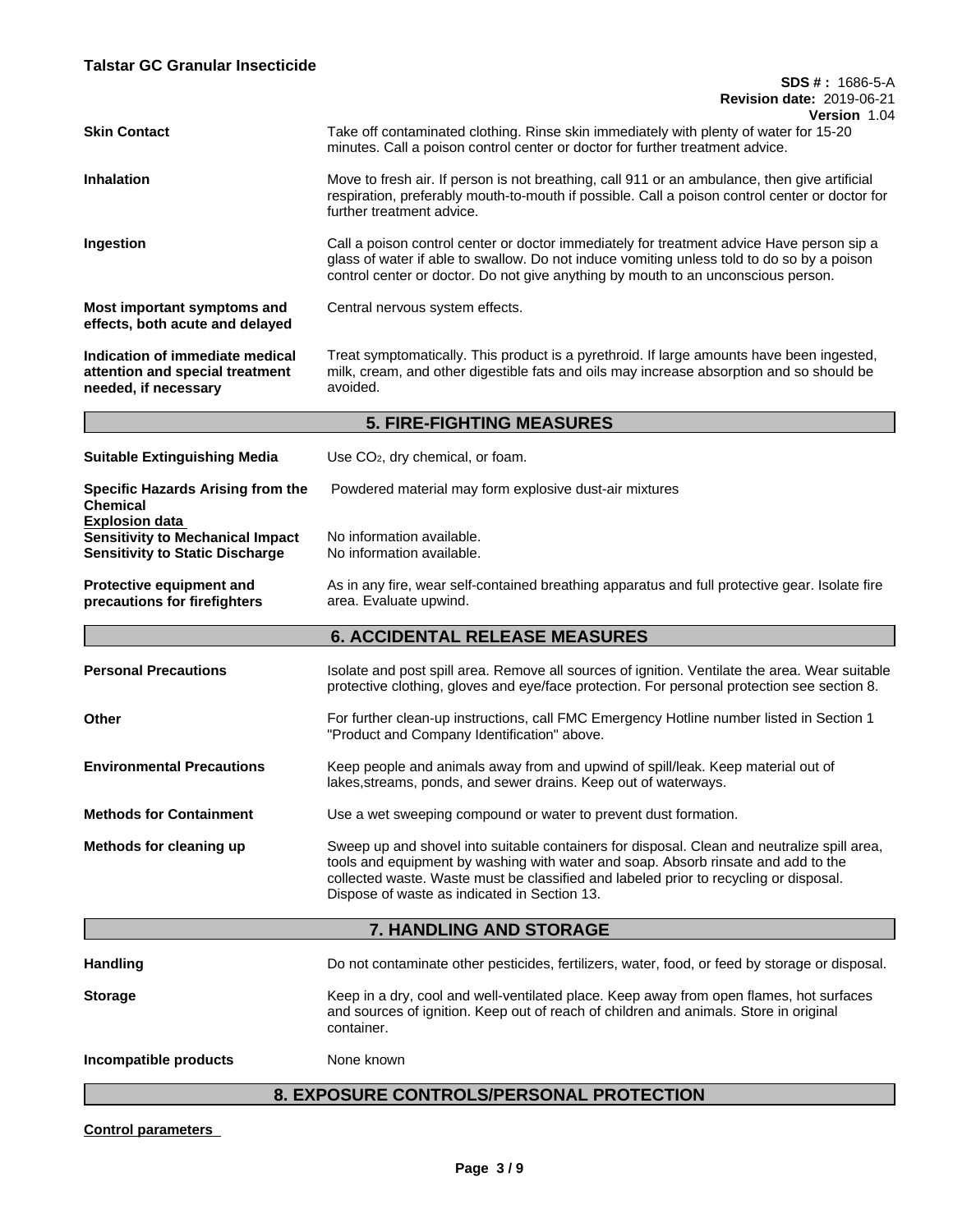| <b>Chemical name</b>                                                  | <b>ACGIH TLV</b>               | <b>OSHA PEL</b>                                        | <b>NIOSH</b>                                                                                                                                                                                                                                                                 | <b>Mexico</b>                          |
|-----------------------------------------------------------------------|--------------------------------|--------------------------------------------------------|------------------------------------------------------------------------------------------------------------------------------------------------------------------------------------------------------------------------------------------------------------------------------|----------------------------------------|
| Crystalline silica, quartz<br>$(14808 - 60 - 7)$                      | TWA: $0.025$ mg/m <sup>3</sup> | TWA: 50 $\mu$ g/m <sup>3</sup>                         | IDLH: $50 \text{ mg/m}^3$<br>TWA: 0.05 mg/m <sup>3</sup>                                                                                                                                                                                                                     | Mexico: TWA 0.025<br>mg/m <sup>3</sup> |
| <b>Chemical name</b>                                                  | <b>British Columbia</b>        | Quebec                                                 | <b>Ontario TWAEV</b>                                                                                                                                                                                                                                                         | <b>Alberta</b>                         |
| Crystalline silica, quartz<br>$(14808 - 60 - 7)$                      | TWA: $0.025$ mg/m <sup>3</sup> | TWA: $0.1 \text{ mg/m}^3$                              | TWA: $0.10$ mg/m <sup>3</sup><br>respirable                                                                                                                                                                                                                                  | TWA: $0.025$ mg/m <sup>3</sup>         |
| <b>Appropriate engineering controls</b>                               |                                |                                                        |                                                                                                                                                                                                                                                                              |                                        |
| <b>Engineering measures</b>                                           |                                | breathing and wear the recommended equipment.          | Apply technical measures to comply with the occupational exposure limits. When working in<br>confined spaces (tanks, containers, etc.), ensure that there is a supply of air suitable for                                                                                    |                                        |
| Individual protection measures, such as personal protective equipment |                                |                                                        |                                                                                                                                                                                                                                                                              |                                        |
| <b>Eye/Face Protection</b>                                            | chemical goggles.              |                                                        | If there is a potential for exposure to particles which could cause eye discomfort, wear                                                                                                                                                                                     |                                        |
| <b>Skin and Body Protection</b>                                       |                                | Wear long-sleeved shirt, long pants, socks, and shoes. |                                                                                                                                                                                                                                                                              |                                        |
| <b>Hand Protection</b>                                                |                                |                                                        | Use protective gloves made of chemical materials such as nitrile or neoprene. Wash the<br>outside of gloves with soap and water before reuse. Check regularly for leaks.                                                                                                     |                                        |
| <b>Respiratory Protection</b>                                         |                                | accordance with current local regulations.             | If exposure limits are exceeded or irritation is experienced, NIOSH/MSHA approved<br>respiratory protection should be worn. Respiratory protection must be provided in                                                                                                       |                                        |
| <b>Hygiene measures</b>                                               |                                | separately from regular household laundry.             | Clean water should be available for washing in case of eye or skin contamination. Wash<br>skin prior to eating, drinking, chewing gum or using tobacco. Shower or bathe at the end of<br>working. Remove and wash contaminated clothing before re-use. Launder work clothing |                                        |
| <b>General information</b>                                            |                                |                                                        | If the product is used in mixtures, it is recommended that you contact the appropriate<br>protective equipment suppliers. These recommendations apply to the product as supplied                                                                                             |                                        |

# **9. PHYSICAL AND CHEMICAL PROPERTIES**

# **Information on basic physical and chemical properties**

| Appearance                                                                                                                                                                                                                                                                                                               | Granules                                                                                                                                                                                                                                                                   |
|--------------------------------------------------------------------------------------------------------------------------------------------------------------------------------------------------------------------------------------------------------------------------------------------------------------------------|----------------------------------------------------------------------------------------------------------------------------------------------------------------------------------------------------------------------------------------------------------------------------|
| <b>Physical State</b>                                                                                                                                                                                                                                                                                                    | Solid                                                                                                                                                                                                                                                                      |
| Color                                                                                                                                                                                                                                                                                                                    | Cream to tan                                                                                                                                                                                                                                                               |
| Odor                                                                                                                                                                                                                                                                                                                     | Slight Musty                                                                                                                                                                                                                                                               |
| <b>Odor threshold</b>                                                                                                                                                                                                                                                                                                    | No information available                                                                                                                                                                                                                                                   |
| рH                                                                                                                                                                                                                                                                                                                       | $6.8 - 7.1$                                                                                                                                                                                                                                                                |
| Melting point/freezing point                                                                                                                                                                                                                                                                                             | Not applicable                                                                                                                                                                                                                                                             |
| <b>Boiling Point/Range</b>                                                                                                                                                                                                                                                                                               | No information available                                                                                                                                                                                                                                                   |
| <b>Flash point</b>                                                                                                                                                                                                                                                                                                       | Not applicable                                                                                                                                                                                                                                                             |
| <b>Evaporation Rate</b>                                                                                                                                                                                                                                                                                                  | No information available                                                                                                                                                                                                                                                   |
| Flammability (solid, gas)                                                                                                                                                                                                                                                                                                | No information available                                                                                                                                                                                                                                                   |
| <b>Flammability Limit in Air</b><br><b>Upper flammability limit:</b><br>Lower flammability limit:<br>Vapor pressure<br>Vapor density<br><b>Relative density</b><br><b>Specific gravity</b><br><b>Water solubility</b><br>Solubility in other solvents<br><b>Partition coefficient</b><br><b>Autoignition temperature</b> | No information available<br>No information available<br>No information available<br>No information available<br>1.39 $lb/ft^3$<br>No information available<br>No information available<br>No information available<br>No information available<br>No information available |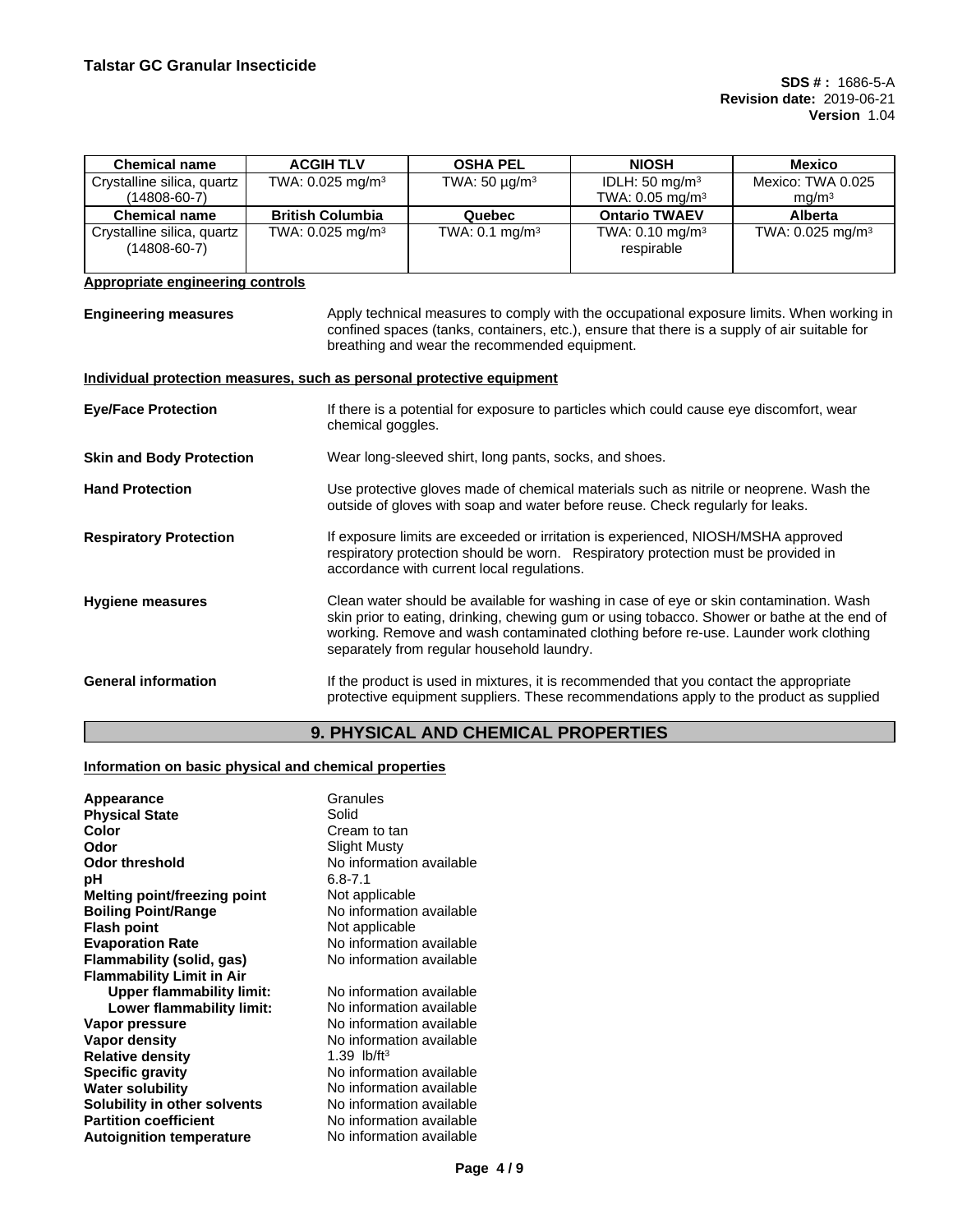| <b>Decomposition temperature</b> |
|----------------------------------|
| Viscosity, kinematic             |
| Viscosity, dynamic               |
| <b>Explosive properties</b>      |
| <b>Oxidizing properties</b>      |
| <b>Molecular weight</b>          |
| <b>Bulk density</b>              |
|                                  |

**No information available Viscosity, kinematic** No information available **Viscosity, dynamic** No information available **No information available No information available No information available Bulk density** 50-53 lb/ft<sup>3</sup>

# **10. STABILITY AND REACTIVITY**

| <b>Reactivity</b>                                                                                                                | None under normal use conditions                                                                                                                                                                |
|----------------------------------------------------------------------------------------------------------------------------------|-------------------------------------------------------------------------------------------------------------------------------------------------------------------------------------------------|
| <b>Chemical Stability</b><br><b>Possibility of Hazardous Reactions</b> None under normal processing.<br>Hazardous polymerization | Stable under recommended storage conditions.<br>Hazardous polymerization does not occur.                                                                                                        |
| <b>Conditions to avoid</b><br>Incompatible materials                                                                             | Excessive heat. Keep away from open flames, hot surfaces and sources of ignition.<br>None known.<br>Hazardous Decomposition Products Carbon oxides (COx), Hydrogen chloride, Hydrogen fluoride. |

# **11. TOXICOLOGICAL INFORMATION**

## **Product Information**

| LD50 Oral                         | $> 5000$ mg/kg (rat)                                              |
|-----------------------------------|-------------------------------------------------------------------|
| <b>LD50 Dermal</b>                | $> 2000$ mg/kg (rabbit)                                           |
| <b>LC50 Inhalation</b>            | No information available                                          |
| Serious eye damage/eye irritation | Non-irritating. Product dust may cause mechanical eye irritation. |
| Skin corrosion/irritation         | Non-irritating.                                                   |
| Sensitization                     | Non-sensitizer                                                    |

| <b>Bifenthrin</b><br>2000 mg/kg<br>$0.8$ ma/L<br>rat ) 4 h<br>55 mg/kg<br>rat<br>rat<br>female.<br>(82657-04-3) | <b>Chemical name</b> | ∟D50 Oral | <b>LD50 Dermal</b> | ∟C50 Inhalation |
|-----------------------------------------------------------------------------------------------------------------|----------------------|-----------|--------------------|-----------------|
|                                                                                                                 |                      |           |                    |                 |

## **Information on toxicological effects**

| <b>Symptoms</b>               | Large doses of bifenthrin ingested by laboratory animals produced signs of toxicity including<br>convulsions, tremors and bloody nasal discharge.                                                                                                                                                                                                                                                                              |
|-------------------------------|--------------------------------------------------------------------------------------------------------------------------------------------------------------------------------------------------------------------------------------------------------------------------------------------------------------------------------------------------------------------------------------------------------------------------------|
|                               | Delayed and immediate effects as well as chronic effects from short and long-term exposure                                                                                                                                                                                                                                                                                                                                     |
| <b>Chronic toxicity</b>       | Chronic exposure to silica dust may increase the risk of developing pneumoconiosis or<br>silicosis, chronic diseases affecting the lungs, characterized by labored breathing, cough,<br>reduction of work capacity, reduction of lung capacity, heart enlargement and failure                                                                                                                                                  |
| <b>Mutagenicity</b>           | Bifenthrin: Not genotoxic in laboratory studies.                                                                                                                                                                                                                                                                                                                                                                               |
| Carcinogenicity               | Bifenthrin: Weak treatment-related response for liver adenocarcinomas and benign bladder<br>tumors (lesion) in male mice. This product contains crystalline silica (quartz) in a<br>non-respirable form. Inhalation of crystalline silica is unlikely to occur from exposure to this<br>product. However, if granules are pulverized or crushed into a fine, respirable powder, silica<br>exposure via inhalation is probable. |
| <b>Neurological effects</b>   | Bifenthrin: Causes clinical signs of neurotoxicity (tremors, impaired gait, excessive<br>salivation) following acute or subchronic exposure. Tremors disappeared with continued<br>exposure.                                                                                                                                                                                                                                   |
| <b>Reproductive toxicity</b>  | Bifenthrin: No toxicity to reproduction in animal studies.                                                                                                                                                                                                                                                                                                                                                                     |
| <b>Developmental toxicity</b> | Bifenthrin: Not teratogenic in animal studies.                                                                                                                                                                                                                                                                                                                                                                                 |
|                               |                                                                                                                                                                                                                                                                                                                                                                                                                                |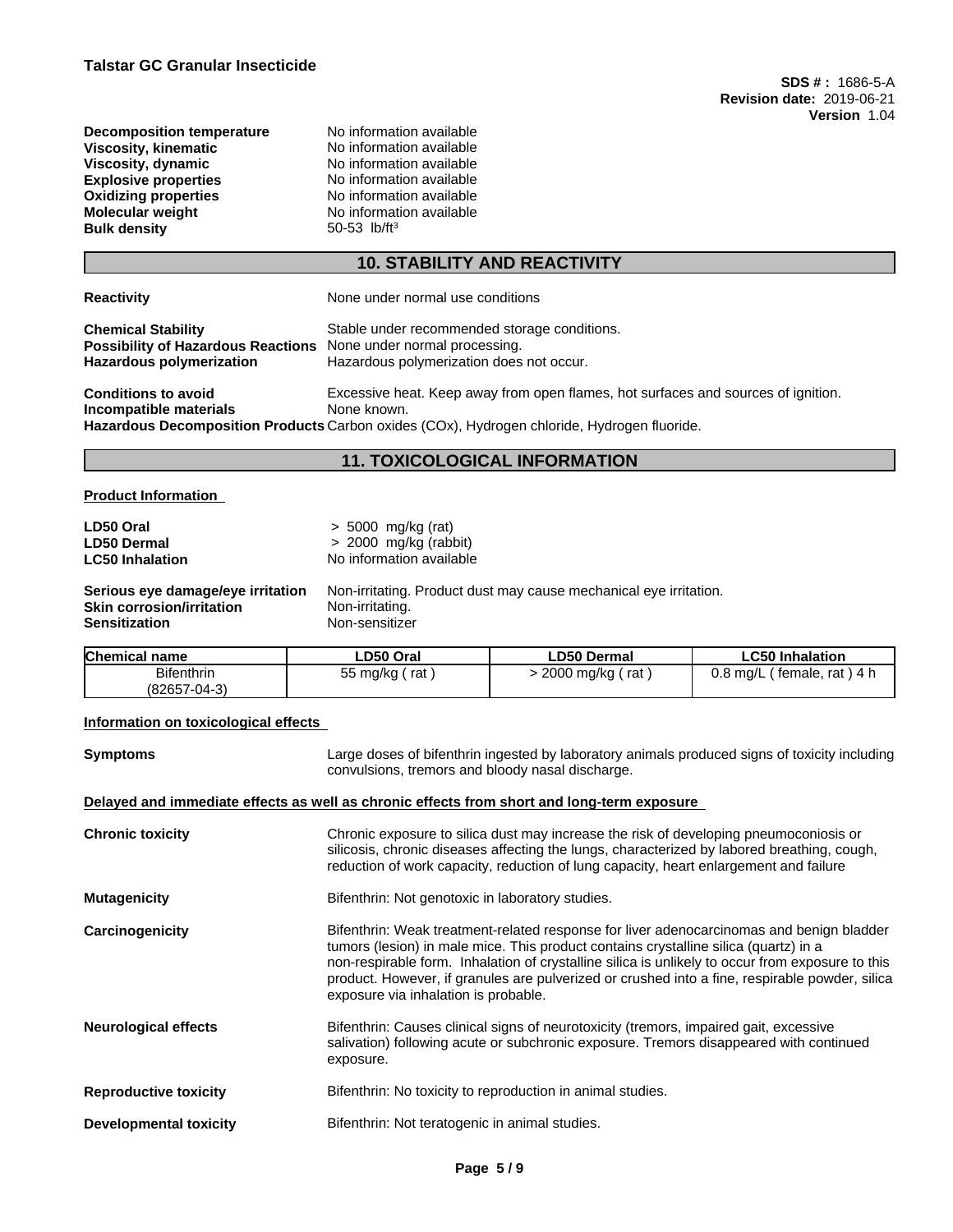| <b>STOT - single exposure</b><br><b>STOT - repeated exposure</b> | May cause damage to organs. See listed target organs below.<br>May cause damage to organs through prolonged or repeated exposure. See listed target<br>organs below.                         |
|------------------------------------------------------------------|----------------------------------------------------------------------------------------------------------------------------------------------------------------------------------------------|
| <b>Target organ effects</b>                                      | Bifenthrin: Central Nervous System.                                                                                                                                                          |
| <b>Neurological effects</b>                                      | Bifenthrin: Causes clinical signs of neurotoxicity (tremors, impaired gait, excessive<br>salivation) following acute or subchronic exposure. Tremors disappeared with continued<br>exposure. |

**Aspiration hazard** No information available.

| Chemical name                              | <b>ACGIH</b> | <b>IARC</b> | <b>NTP</b> | <b>OSHA</b> |
|--------------------------------------------|--------------|-------------|------------|-------------|
| Crvstalline<br>quartz<br>: sılıca.<br>۱۰ ا | .            | Group       | Known      |             |
| 14808-60-7                                 |              |             |            |             |

**Legend:**

*ACGIH (American Conference of Governmental Industrial Hygienists) A2 - Suspected Human Carcinogen IARC (International Agency for Research on Cancer) Group 1 - Carcinogenic to Humans NTP (National Toxicology Program) Known - Known Carcinogen OSHA (Occupational Safety and Health Administration of the US Department of Labor) X - Present*

# **12. ECOLOGICAL INFORMATION**

## **Ecotoxicity**

| <b>Bifenthrin (82657-04-3)</b> |           |                |        |           |
|--------------------------------|-----------|----------------|--------|-----------|
| Active Ingredient(s)           | Duration  | <b>Species</b> | Value  | Units     |
| <b>Bifenthrin</b>              | 96 h LC50 | Fish           | 0.1    | $\mu$ g/L |
|                                | 72 h EC50 | Algae          | 0.822  | mg/L      |
|                                | 48 h EC50 | Crustacea      | 0.11   | $\mu$ g/L |
|                                | 21 d NOEC | Fish           | 0.012  | $\mu$ g/L |
|                                | 21 d NOEC | Crustacea      | 0.0013 | $\mu$ g/L |

| <b>Chemical name</b>                            | <b>Toxicity to algae</b> | <b>Toxicity to fish</b>                                                                                                                                                                                                                                                                                                                                         | Toxicity to daphnia and other<br>aquatic invertebrates |
|-------------------------------------------------|--------------------------|-----------------------------------------------------------------------------------------------------------------------------------------------------------------------------------------------------------------------------------------------------------------------------------------------------------------------------------------------------------------|--------------------------------------------------------|
| hydrotreated light parrafinic oil<br>64742-55-8 |                          | 96 h LC50: > 5000 mg/L<br>(Oncorhynchus mykiss)                                                                                                                                                                                                                                                                                                                 | 48 h EC50: > 1000 mg/L (Daphnia<br>magna)              |
| Persistence and degradability                   |                          | Bifenthrin: Moderately persistent. Does not readily hydrolyze. Not readily biodegradable.                                                                                                                                                                                                                                                                       |                                                        |
| <b>Bioaccumulation</b>                          |                          | Bifenthrin: The substance has a potential for bioconcentration.                                                                                                                                                                                                                                                                                                 |                                                        |
| <b>Mobility</b>                                 |                          | Bifenthrin: Immobile. Not expected to reach groundwater.                                                                                                                                                                                                                                                                                                        |                                                        |
|                                                 |                          | <b>13. DISPOSAL CONSIDERATIONS</b>                                                                                                                                                                                                                                                                                                                              |                                                        |
| Waste disposal methods                          |                          | Improper disposal of excess pesticide, spray mixture, or rinsate is prohibited. If these<br>wastes cannot be disposed of by use according to label instructions, contact appropriate<br>disposal authorities for guidance. Proper personal protective equipment, as described in<br>Sections 7 and 8, must be worn while handling materials for waste disposal. |                                                        |
| <b>Contaminated Packaging</b>                   |                          | Containers must be disposed of in accordance with local, state and federal regulations.<br>Refer to the product label for container disposal instructions.                                                                                                                                                                                                      |                                                        |
|                                                 |                          | <b>14. TRANSPORT INFORMATION</b>                                                                                                                                                                                                                                                                                                                                |                                                        |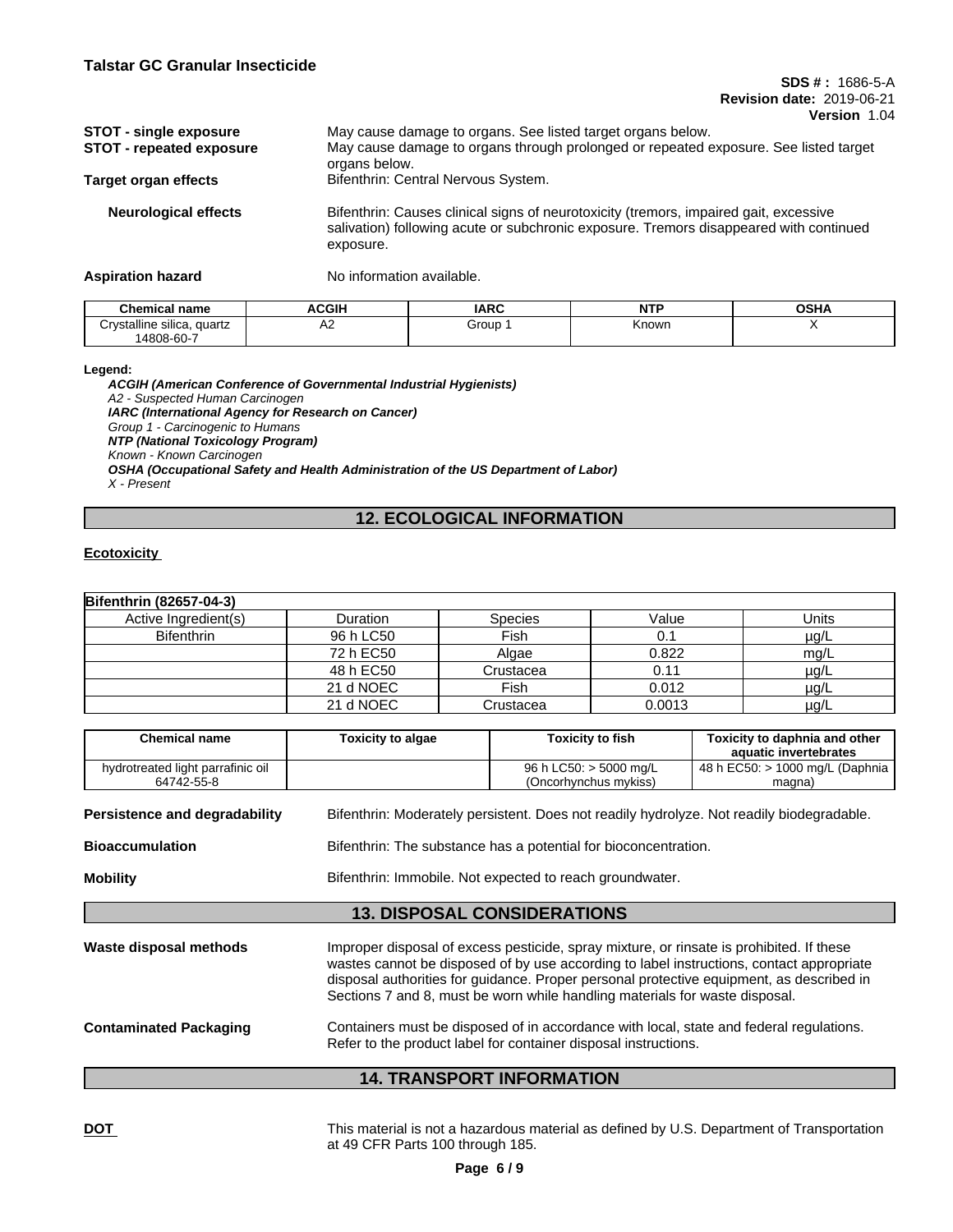| <b>UN3077</b><br>Environmentally hazardous substance, solid, n.o.s.<br>9<br>Ш<br>Bifenthrin.                                                                                                                             |
|--------------------------------------------------------------------------------------------------------------------------------------------------------------------------------------------------------------------------|
| UN3077, Environmentally hazardous substance, solid, n.o.s. (bifenthrin), 9, III, Marine<br>Pollutant                                                                                                                     |
|                                                                                                                                                                                                                          |
| <b>UN3077</b><br>Environmentally hazardous substance, solid, n.o.s.<br>9<br>Ш<br>UN3077, Environmentally hazardous substance, solid, n.o.s. (bifenthrin), 9, III, Marine<br>Pollutant                                    |
| <b>UN3077</b><br>Environmentally hazardous substance, solid, n.o.s.<br>9<br>Ш<br>$F-A, S-F$<br><b>Bifenthrin</b><br>UN3077, Environmentally hazardous substance, solid, n.o.s. (bifenthrin), 9, III, Marine<br>Pollutant |
|                                                                                                                                                                                                                          |

# **15. REGULATORY INFORMATION**

# **U.S. Federal Regulations**

## **SARA 313**

Section 313 of Title III of the Superfund Amendments and Reauthorization Act of 1986 (SARA). This product contains a chemical or chemicals which are subject to the reporting requirements of the Act and Title 40 of the Code of Federal Regulations, Part 372:

| <b>Chemical name</b>                                                                  | <b>CAS-No</b>    | Weight % | SARA 313 - Threshold<br>Values % |
|---------------------------------------------------------------------------------------|------------------|----------|----------------------------------|
| Bifenthrin - 82657-04-3                                                               | 82657-04-3       | 0.2      |                                  |
| <b>SARA 311/312 Hazard Categories</b><br>Acute health hazard<br>Chronic health hazard | Yes<br>Yes<br>No |          |                                  |
| Fire hazard<br>Sudden release of pressure hazard                                      | No               |          |                                  |
| <b>Reactive Hazard</b>                                                                | No               |          |                                  |

#### **Clean Water Act**

This product does not contain any substances regulated as pollutants pursuant to the Clean Water Act (40 CFR 122.21 and 40 CFR 122.42)

#### **CERCLA**

This material, as supplied, does not contain any substances regulated as hazardous substances under the Comprehensive Environmental Response Compensation and Liability Act (CERCLA) (40 CFR 302) or the Superfund Amendments and Reauthorization Act (SARA) (40 CFR 355). There may be specific reporting requirements at the local, regional, or state level pertaining to releases of this material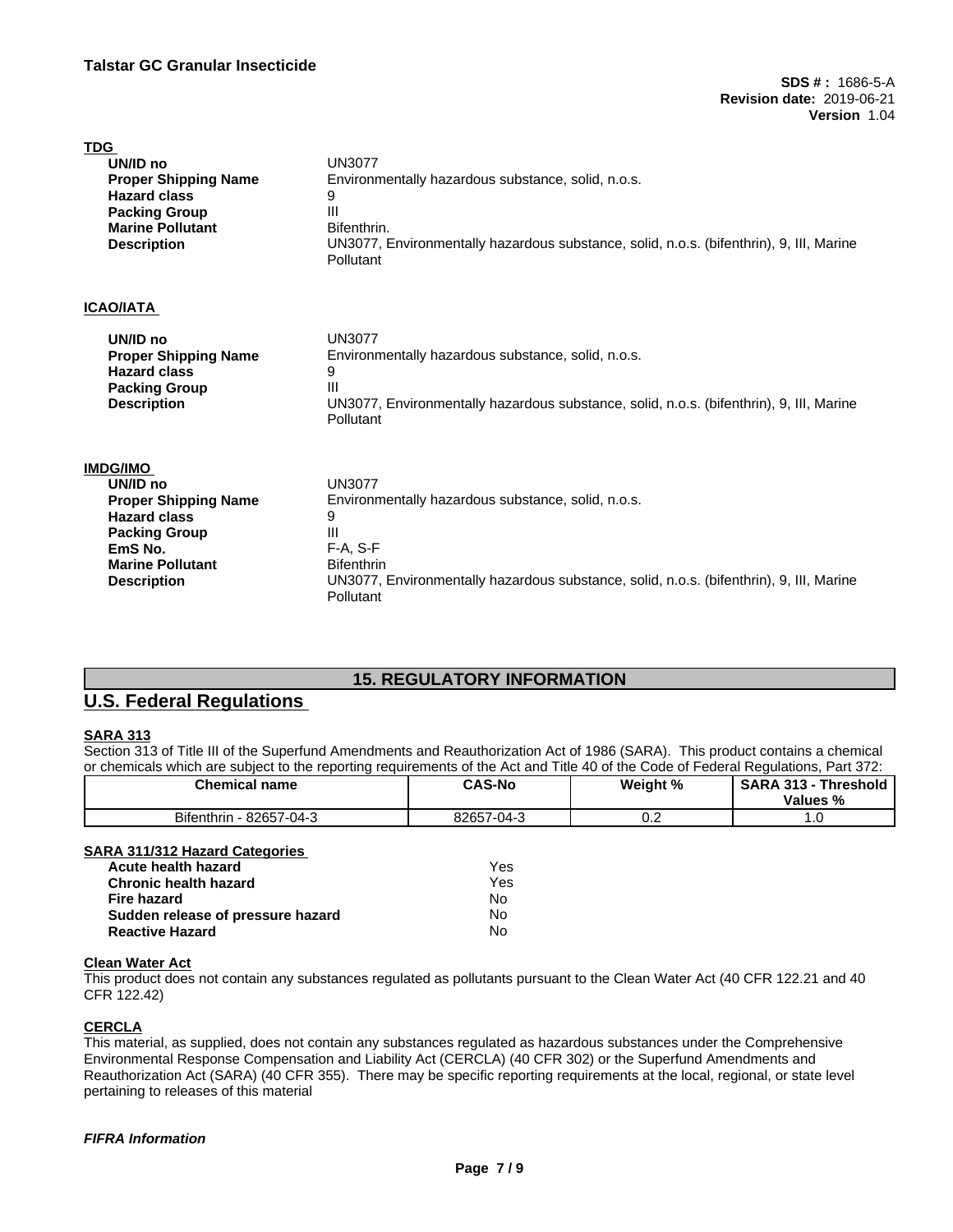This chemical is a pesticide product registered by the Environmental Protection Agency and is subject to certain labeling requirements under federal pesticide law. These requirements differ from the classification criteria and hazard information required for safety data sheets, and for workplace labels of non-pesticide chemicals. Following is the hazard information as *required on the pesticide label:*

*CAUTION*

*Harmful if absorbed through skin. This pesticide is extremely toxic to fish and aquatic invertebrates.*

# **US State Regulations**

## **California Proposition 65**

This product does not contain any Proposition 65 chemicals.

## **U.S. State Right-to-Know Regulations**

| <b>Chemical name</b>                     | New Jersey | <b>Massachusetts</b> | Pennsylvania |
|------------------------------------------|------------|----------------------|--------------|
| Crystalline silica, quartz<br>14808-60-7 |            |                      |              |
| <b>Bifenthrin</b><br>82657-04-3          |            |                      |              |

# **International Inventories**

| <b>Chemical name</b>                     | <b>TSCA</b><br>States) | <b>DSL</b><br> (United   (Canada) | <b>EINECS/ELINC  </b><br>S (Europe) | <b>ENCS</b><br>(Japan) | China<br>(IECSC) | KECL (Korea) | <b>PICCS</b><br>(Philippines) | <b>AICS</b><br>(Australia) |
|------------------------------------------|------------------------|-----------------------------------|-------------------------------------|------------------------|------------------|--------------|-------------------------------|----------------------------|
| Crystalline silica, quartz<br>14808-60-7 | $\checkmark$<br>Λ      |                                   |                                     |                        |                  |              |                               |                            |
| <b>Bifenthrin</b><br>82657-04-3          |                        |                                   |                                     |                        |                  |              |                               |                            |

**Mexico - Grade** Serious risk, Grade 3

| <b>Chemical name</b>       | <b>Carcinogen Status</b>                                                          | <b>Mexico</b>                                                          |  |
|----------------------------|-----------------------------------------------------------------------------------|------------------------------------------------------------------------|--|
| Crystalline silica, quartz | A2                                                                                | Mexico: TWA 0.025 mg/m <sup>3</sup>                                    |  |
|                            |                                                                                   |                                                                        |  |
| <b>Chemical name</b>       | <b>Mexico - Pollutant Release and</b>                                             | <b>Pollutant Release and Transfer</b>                                  |  |
|                            | <b>Transfer Register - Reporting</b><br><b>Emissions for Fabrication, Process</b> | <b>Register - Reporting Emissions -</b><br><b>Threshold Quantities</b> |  |
|                            | or Use - Threshold Quantities                                                     |                                                                        |  |
| <b>Bifenthrin</b>          | 100                                                                               | $100$ kg/yr                                                            |  |
|                            | 2500 kg/yr                                                                        |                                                                        |  |

#### **CANADA**

#### **WHMIS Statement**

This product has been classified in accordance with the Hazardous Products Regulations (HPR) and the SDS contains all the information required by the HPR.

**WHMIS Hazard Class** D2A - Very toxic materials